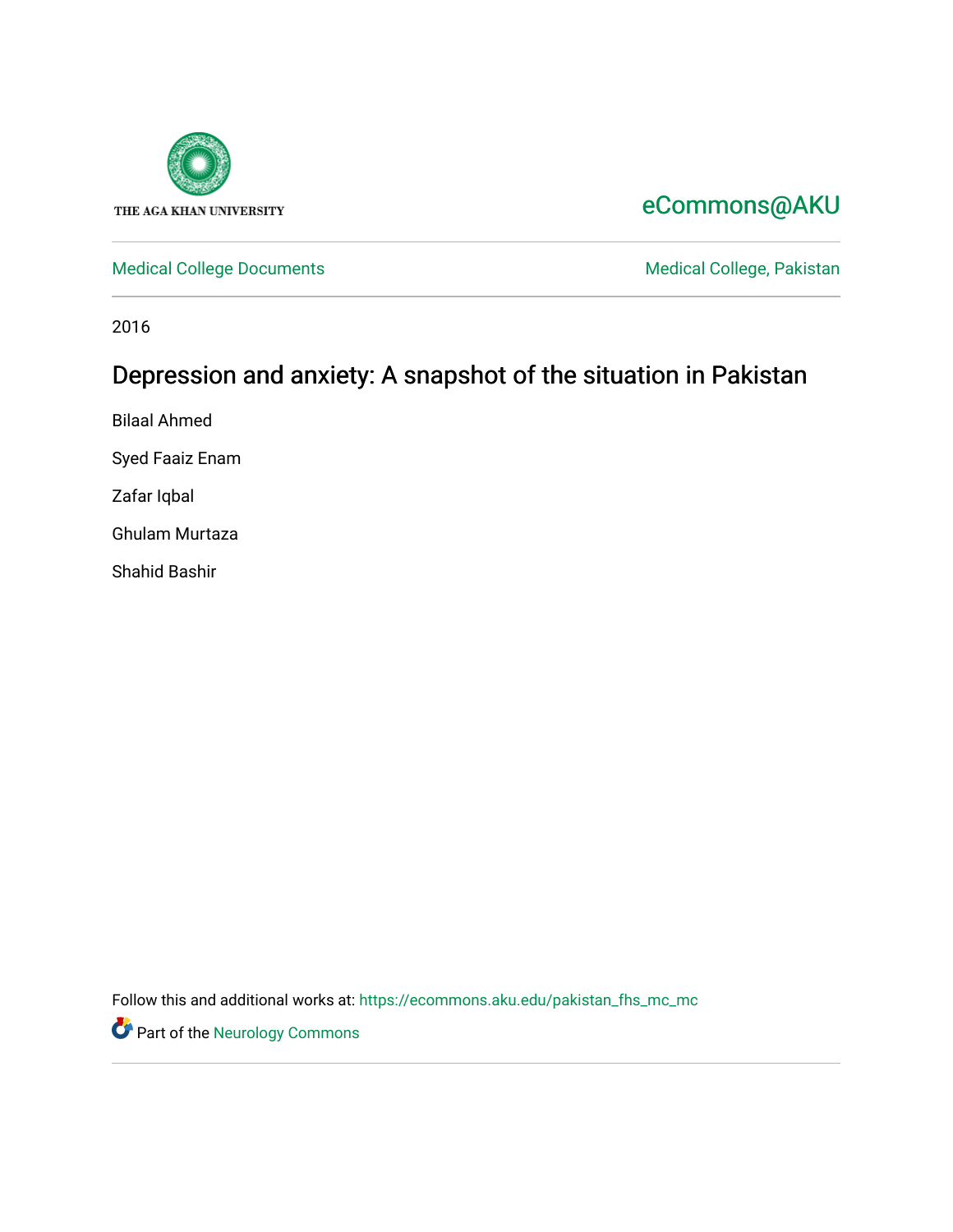# **Depression and Anxiety: A Snapshot of the Situation in Pakistan**

#### **Zafar Iqbal<sup>1</sup> , Ghulam Murtaza<sup>2</sup> , Shahid Bashir3,\***

<sup>1</sup>Drug Testing Laboratory, Azad Jammu & Kashmir, Pakistan<sup>2</sup><br>Penartment of Neurology, Faculty of Medicine, King Saud University, S <sup>2</sup>Department of Neurology, Faculty of Medicine, King Saud University, Saudi Arabia <sup>3</sup>Department of Physiology, Faculty of Medicine, King Saud University, Saudi Arabia

Copyright©2016 by authors, all rights reserved. Authors agree that this article remains permanently open access under the terms of the Creative Commons Attribution License 4.0 International License

**Abstract** Background: Depression is a great cause of morbidity around the world. Not one person seems to escape the hollow dread that the disease can bring forth. Aims: Although living in a large extended family which serves as a social support is common in Pakistan, why we still suffer from anxiety and depression just as often if not more than those in other countries? Method: We checked studies conducted in different localities of Pakistan over the past 10 years to find prevalence values of anxiety and depression.

Results: The values of anxiety and depression ranging from 22% to as high as 60% in a given population high rates necessitate the spread of awareness and action against mental health issues. Conclusions: It is a mental disorder that can create numerous concerns in many aspects of the sufferer's life. The disabling moods of depression can damage a person's marriage, family relationships, friendships, job performance, and health. The longer depression persists, the more widespread the damage. Major depression can result in people shutting themselves off from the support of friends and family or striking out violently by verbally and physically attacking others.

**Keywords** Depression, Anxiety, Pakistan

## **1. Introduction**

Depression is a great cause of morbidity around the world. Not one person seems to escape the hollow dread that the disease can bring forth. With an estimated population of 170 million people, Pakistan is the sixth most populous country in the world and by 2050 it is projected to rank fourth [1] (UN report 1999). Depression has been predicted to rise to second rank in both genders by 2020 [2]. It is estimated that 10-44% of the people living in developing countries are affected by depression disorders and almost 50.8 million are undergoing depression [3]. Pakistan's rapidly increasing population and the pivotal role it plays in current world events highlight a great need to develop an evidence base for guiding future policy and implementing new strategies that address depression. Although living in a large extended family which serves as a social support is common in Pakistan, studies showed that we still suffer from anxiety and depression just as often if not more than those in other countries [4, 5, 6, 7].

Dogar et al. reported prevalence of depressive and anxiety disorders in hospitalized cardiac patients in Pakistan [8]. Rates of depression and anxiety were high among females as compared to that of males [8]. In addition, diabetic patients also face depression and anxiety problems. In a study of 133 diabetic patients, 38 % were found depressed, and depression rate was significantly higher among female patients [9]. Begum et al., 2014 compared depression and anxiety rates between fertile and infertile women of the same age group and found significantly higher rates of depression and anxiety in infertile women compared to that of fertile women. Depression and anxiety rates among fertile women were 21.85 and 24.45, respectively and among infertile women were 32.01 and 36.20, respectively [10].

Currently, Pakistan is fighting against terrorism as frontline state since 2001. Terrorism not only causes loss of life but also affects behavioral and psychological responses. Physical and mental trauma is included in these psychobiological effects [6]. Psychiatric morbidity among medical students was also found to be associated with terrorism. Impact of terrorism on their social and mental health was 178 (17.2%) and 818 (79%), respectively [7].

Various studies conducted in different localities of Pakistan over the past 10 years give prevalence values of anxiety and depression ranging from 22% to as high as 60% in a given population [1, 2, 5, 11-21]. Such high rates necessitate the spread of awareness and action against mental health issues.

#### *Socioeconomic Status and Mental Health*

Local studies have brought to light a great number of associated factors resulting in anxiety and depression. Some of the major associations are being female (and often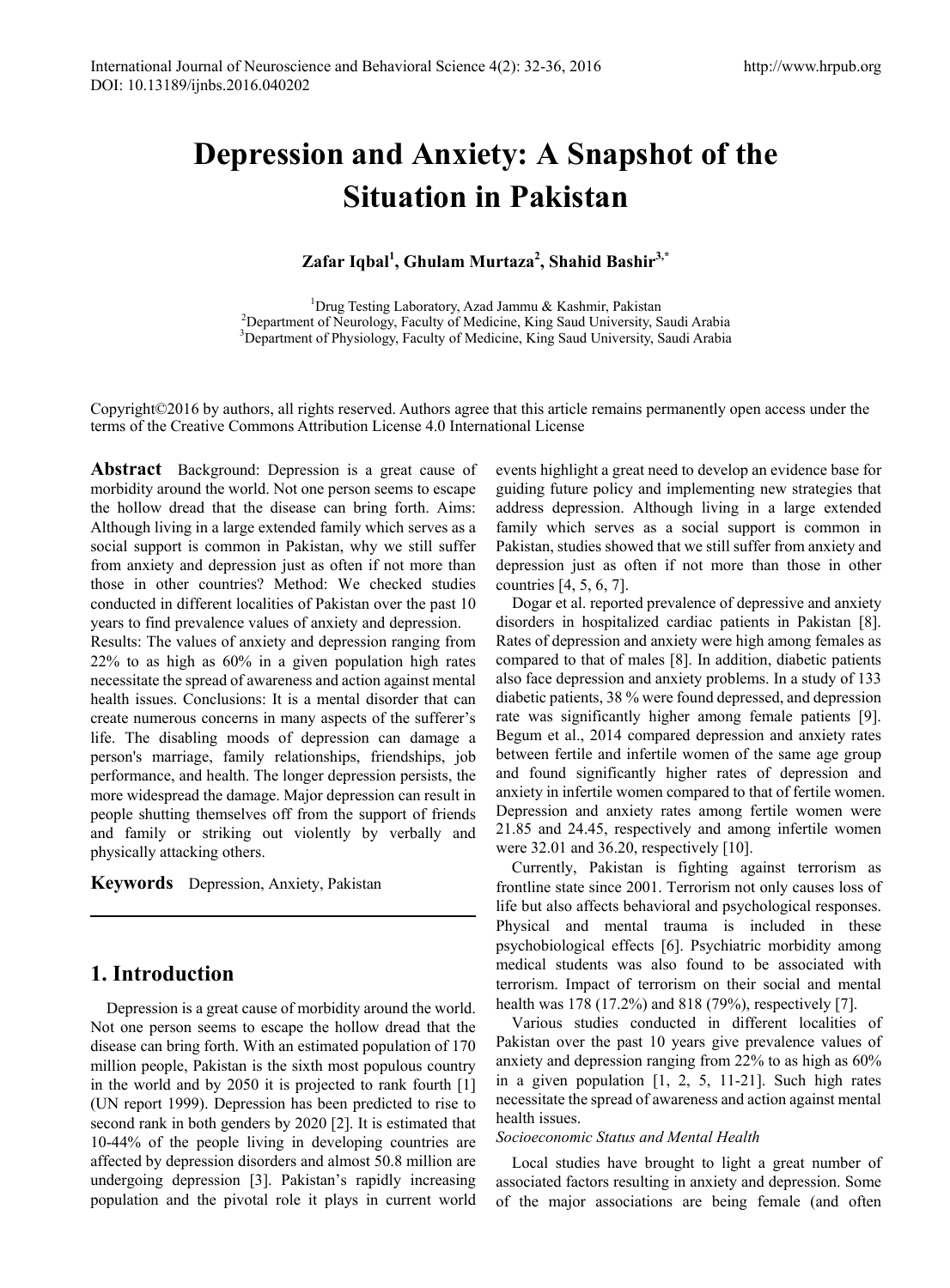housewives) [12, 14, 15, 16] having social and familial issues [9-16], suffering from illnesses and chronic diseases [11-14], possessing a low level of education [11-16] and dealing with financial issues [18, 19]. Supportive family and friends may be helpful in averting these mental stressors [23]. Low socioeconomic status (SES) is generally associated with high psychiatric morbidity, disability, and poor access to health care [24, 25]. Across the world, less educated groups typically show a higher prevalence of psychiatric morbidity [26] as they do in Pakistan [11-16]. Stress and weaker social support combined with a lack of coping mechanisms are psychiatric risk factors that may pre-dispose lower SES groups to depression and anxiety [27]. Two studies show that families following more of a nuclear system rather than an extended joint family system had a greater prevalence of depression [11, 18]. The outcomes of higher mental morbidity are found unequally distributed with lower SES groups facing more disabilities [25] and a poorer prognosis [26]. In low-income countries, lower SES groups tend to face obstacles to accessing health care [27, 28]. In Pakistan some studies indicate that there is a general apprehension of seeking mental health care and psychiatric treatment [29, 30, 31]. This could be due to social stigma, a lack of awareness or a desire to be treated by faith healers amongst other potential reasons [16].

Socio-economic status explains much about why people in our society experience so much depression. When people do not have enough to eat or cannot provide for their families, they tend to suffer from depression. In a country where making ends meet is often difficult the prevalence of depression is not all that surprising. Another study has shown that patients from low-income backgrounds are less likely to respond to antidepressant treatment indicating SES plays a role in responsiveness to antidepressants [32]. Furthermore, a string of natural disasters beginning with the catastrophic earthquake in 2005 and massive flooding in 2010 have resulted in conditions of despair which further contribute to depression [18]. Pakistan also has some of the highest infant and maternal mortality rates in the world [33], which has an impact on mental health [12].

#### **2. Globalization and Mental Health**

In developing countries, lower income classes disproportionately suffer the greatest from depression and receive less mental health care compared to the country's more privileged populations. This has been described as the "inverse care law." (Hart 1971) Although brain health care in Pakistan has improved in several ways due to globalization, mental health care for the poor may not be improving on the whole. There are three main reasons for this as described by Fregni: 1- inadequate psychiatric training that is unsuitable for local conditions; 2- an increase in global health care expenditures that takes resources from mental health care; and 3- a lack of clinical research in brain health care [33].

From the perspective of mental health, Patel puts forth an

interesting concern in India that psychiatrists there are being trained to treat cases typical of those found in textbooks and journals from western countries [34]. A randomized control trial showed that even minimally trained counselors provided benefit to anxious and depressed women from their community [35]. In Pakistan, efforts have been made to ensure training meets the local demands, but the extent to which this is done is unknown.

Globally, health care costs have been rising for several years. In the United States, health care expenditures nearly doubled between 1990 and 2003, from \$696 billion to \$1.7 trillion [36]. This increase was less pronounced in Pakistan, where health care expenditures amount to less than 1% of the GNP [37, 38] Unfortunately, being confronted with increasing health care costs on a limited budget, politicians make cuts in important areas such as mental health care (0.4% of the total budget) [38] which disproportionately affects the poor. Any cost incurred for treatment is paid directly by the patient as there are few insurance facilities, little coverage through companies and the government generally does not take part in the burden [34].

*Treatment and Rehabilitation:* In primary care, the range of interventions offered may extend from watchful waiting through guided self-management, brief psychological or behavioral interventions, pharmacological management, and, if needed, referral to more specialized services or hospital admission. Pharmacological agents are one of several treatment modalities used for depression. One of the most frequently utilized classes of antidepressant medications are the selective serotonin-reuptake inhibitors (SSRIs). It is generally accepted that a 50% decrease in symptom severity constitutes a response to SSRI medication. Remission from depression is defined as being free or nearly free of symptoms for the current episode. A portion of patients who have experienced an inadequate response from a clinical perspective may also go on to have their depression defined as treatment resistant if it also fails to respond to subsequent treatment strategies. All this would suggest the difficulty of defining and capturing subjects who have had treatment failure and related subgroups. It may also reflect heterogeneity across studies evaluating the efficacy of selective serotonin-reuptake inhibitors within this patient population.

### **3. Lack of Therapeutic Interventions for the Improvement of Depression in Pakistan**

Psychiatric comorbidities present in patients with depression and anxiety are one of the major causes of treatment failure. Considering the complexities of the illness of depression, managing these comorbidities via any intervention, along with depression specific therapies, is very complicated and at times ineffective. Brain stimulation interventions could provide efficient answers to this problem in the field of depression medicine.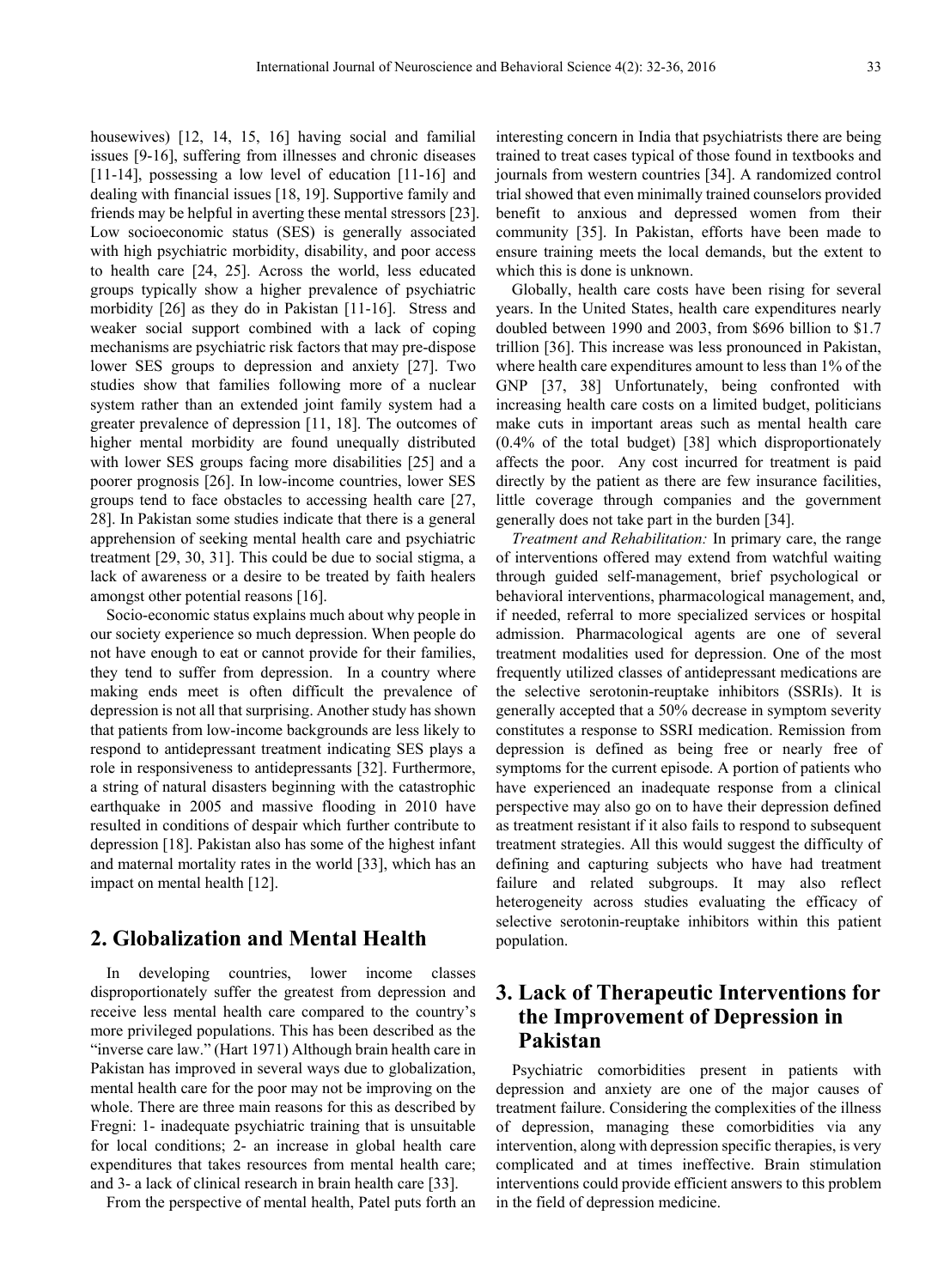*Depression and Transcranial Direct Current Stimulation:* tDCS is a simply non-invasive brain stimulation method.it is direct electrical current and is applied using 2 scalp surface electrodes that are covered by sponges and soaked in saline. Findings from preclinical studies suggest that tDCS may cause polarity-dependent alterations in cortical excitability and activity [39]. Anodal stimulation increases cortical excitability and cathodal stimulation decreases cortical excitability. The changes in cortical excitability are probably through respective depolarization and hyper- polarization of neurons. It shows that this effect can be attributed to a subthreshold modulation of resting membrane potential, and it can persist even after stimulation stops. In consequence of its ability to alter cortical activity, Researchers started investigating the uses of tDCS as a treatment for depression in the 1960s. On the clinical effects of tDCS on tinnitus [40], major depressive disorder [41, 42] and pain [43, 44-50], and smoking addiction [46]. Interesting in tDCS as a treatment for depression has led to several researches that examined optimal treatment efficacy of tDCS.

#### **4. Towards a Mental Health Agenda**

As in many other developing countries, Pakistan lacks a clear research agenda when it comes to mental health. Progress has been taking speed with an increase in the number of studies on the subject being published. However a lot more effort is required and much remains to be done. Numerous large scale trials have been carried out in Pakistan, however few of these focus solely on depression. One trial involved the development of a culturally sensitive Cognitive Behavioral Therapy that proved effective in reducing symptoms of depression [51]. Without a strong information base bolstered by a research agenda to investigate mental health treatments and interventions, developing local solutions to Pakistan's mental health problems will be very difficult. The beneficial effects of Pakistan's 'National Mental Health Policy' and 'Mental Health Act' in 2001, although steps in the right direction, have yet to reach full fruition.

In comparison to other developing countries, Pakistan has the highest depression rate accounting for abundant reasons like economic issues, insecurity, political uncertainty, unemployment, stressful working conditions, gender discrimination and disruption of the social settings [7, 8].

The prevalence of depression continues to rise due to no appropriate governmental policy on mental illnesses [8]. The situation is further aggravated by the social taboo on seeing a psychiatrist with majority people opting for faith healers and alternative medications that complicate the illness [10]. The free and rapid flow of information resulting from globalization has allowed for significant advances in global health. The widespread use of vaccines to combat easily preventable diseases of the developing world testifies to this fact. At the same time, however, inequalities in developing countries like Pakistan have been exacerbated by the

ever-increasing rate at which new technology reaches those with resources leaving the poor struggling behind. A stronger evidence base for new policies and a structured approach to addressing disparities in mental health are critical for improving the lives of all Pakistanis.

#### **Acknowledgements**

This work was financially supported by Deanship of Scientific Research at King Saud University for funding this work through research group no RGP-VPP-216.

#### **REFERENCES**

- [1] Katz SJ, Kessler RC, Frank RG, et al. Mental health care use, morbidity, and socioeconomic status in the United States and Ontario. Inquiry 1997;34:38–49
- [2] Desjarlais R. World Health Report. Geneva: World Health Organization; 2001.
- [3] W.H.O. Mental Health Report: New Understanding, New Hope. World Health Report. Geneva, Switzerland: 2001.
- [4] Husain N, Creed F, Tomenson B. Depression and social stress in Pakistan. Psychol Med. Mar 2000; 30(2):395-402.
- [5] Husain N, Chaudhry N, Tomenson B, Jackson J, Gater R, Creed F. Depressive disorder and social stress in Pakistan compared to people of Pakistani origin in the UK. Soc Psychiatry Psychiatr Epidemiol. Nov 28 2010.
- [6] Asad N, Karmaliani R, Sullaiman N, et al. Prevalence of suicidal thoughts and attempts among pregnant Pakistani women. Acta Obstet Gynecol Scand. Dec 2010; 89 (12):1545-1551.
- [7] Luni FK, Ansari B, Jawad A, Dawson A, Baig SM. Prevalence of depression and anxiety in a village in Sindh. J Ayub Med Coll Abbottabad. Apr-Jun 2009; 21(2):68-72.
- [8] Ganatra HA, Zafar SN, Qidwai W, Rozi S. Prevalence and predictors of depression among an elderly population of Pakistan. Aging Ment Health. May 2008; 12(3):349-356.
- [9] Khan H, Kalia S, Itrat A, et al. Prevalence and demographics of anxiety disorders: a snapshot from a community health centre in Pakistan. Ann Gen Psychiatry. 2007; 6:30.
- [10] Taqui AM, Itrat A, Qidwai W, Qadri Z. Depression in the elderly: does family system play a role? A cross-sectional study. BMC Psychiatry. 2007; 7:57.
- [11] Muhammad Gadit AA, Mugford G. Prevalence of depression among households in three capital cities of Pakistan: need to revise the mental health policy. PLoS One. 2007; 2(2): e209.
- [12] Husain N, Chaudhry IB, Afridi MA, Tomenson B, Creed F. Life stress and depression in a tribal area of Pakistan. Br J Psychiatry. Jan 2007; 190:36-41.
- [13] Saeed K, Gater R, Hussain A, Mubbashar M. The prevalence, classification and treatment of mental disorders among attenders of native faith healers in rural Pakistan. Soc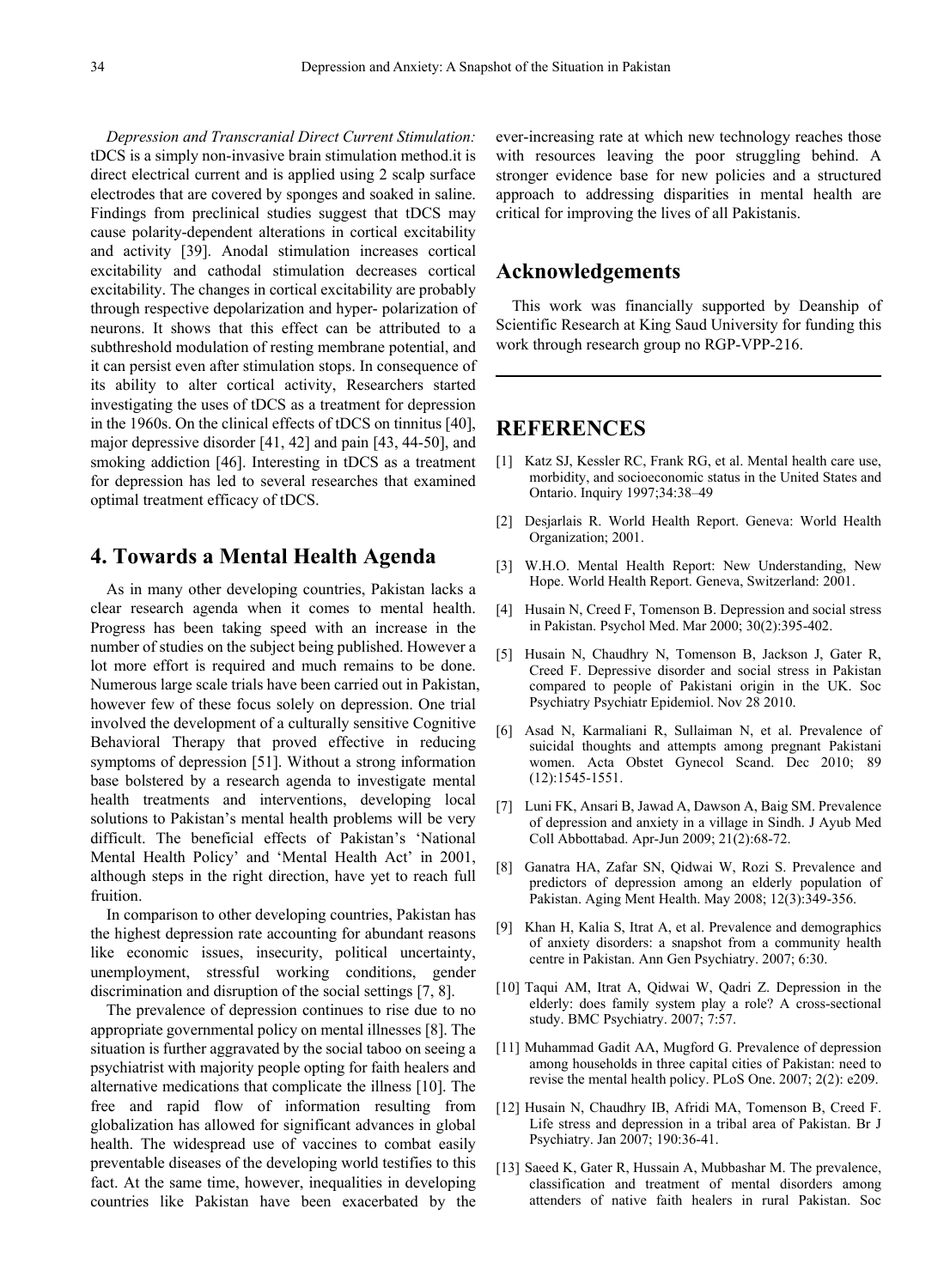Psychiatry Psychiatr Epidemiol. Oct 2000; 35(10):480-485.

- [14] Mumford DB, Saeed K, Ahmad I, Latif S, Mubbashar MH. Stress and psychiatric disorder in rural Punjab. A community survey. Br J Psychiatry. May 1997; 170: 473-478.
- [15] Population Division, Department of Economic and Social Affairs, United Nations Secretariat. U.N. The world at six billion (ESA/P/WP.154) Part 2—Table 5–8. New York: UN, 1999: 12–22.
- [16] Imam SZ, Hashmi SH, Islam MG, et al. Liaison psychiatry and depression in medical inpatients. J Pak Med Assoc. Mar 2007; 57(3):159-162.
- [17] Ali FA, Israr SM, Ali BS, Janjua NZ. Association of various reproductive rights, domestic violence and marital rape with depression among Pakistani women. BMC Psychiatry. 2009; 9:77.
- [18] Syed EU, Khan MM. Pattern of deliberate self-harm in young people in Karachi, Pakistan. Crisis. 2008; 29(3):159-163.
- [19] Turner RJ, Lloyd DA. The stress process and the social distribution of depression. J Health Soc Behav 1999; 40:374– 404.
- [20] Bebbington P, Brugha T, Meltzer H, et al. Psychiatric disorder and dysfunction in the UK National Survey of Psychiatric Morbidity. Soc Psychiatry Psychiatr Epidemiol 2000; 35:191–7.
- [21] Lorant V. et al. Socioeconomic Inequalities in Depression: A Meta-Analysis. Am J Epidemiology 2003; 157:98-112.
- [22] Andrade L, Caraveo-Anduaga JJ, Berglund P, et al. Cross-national comparisons of the prevalences and correlates of mental disorders. Bull World Health Organ 2000;78:413– 26.
- [23] Alegria M, Bijl RV, Lin E, et al. Income differences in persons seeking outpatient treatment for mental disorders: a comparison of the United States with Ontario and the Netherlands. Arch Gen Psychiatry 2000; 57:383–91.
- [24] Patel MJ, Shahid M, Riaz M, et al. Drug overdose: a wake up call! Experience at a tertiary care centre in Karachi, Pakistan. J Pak Med Assoc. Jun 2008; 58(6):298-301.
- [25] Gadit AA. Out-of-Pocket expenditure for depression among patients attending private community psychiatric clinics in Pakistan. J Ment Health Policy Econ. Mar 2004;7(1):23-28.
- [26] Gadit AA. Economic burden of depression in Pakistan. J Pak Med Assoc. Feb 2004; 54(2):43-44.
- [27] Dohrenwend BP, Dohrenwend BS. Social status and psychological disorder: a causal inquiry. New York, NY: John Wiley and Sons, Inc, 1969.
- [28] Cohen A., et al., Social inequalities in response to antidepressant treatment in older adults. Arch Gen Psychiatry, 2006.
- [29] Hussain A, L Weisaeth, and T Heir. Psychiatric disorders and functional impairment among disaster victims after exposure to a natural disaster: A population based study. J Affect Disord. (2008) [E-pub ahead of print]
- [30] Bhutta Z et al. Countdown to 2015 decade report: taking stock of maternal, newborn, and child survival. The Lancet. 2010; 375: 2032-2044.
- [31] Hart JT. The inverse care law. Lancet. 1971;1(7696):405-412.
- [32] Fregni F. Implications of globalization for mental health care in Brazil. Revista: Harvard Review of Latin America. 2007, Available at: http://www.drclas.harvard .edu/ revista/articles/view/940. Accessed October 13, 2010.
- [33] Patel V. The need for treatment evidence for common mental disorders in developing countries. Psychol Med 2000; 30: 743–746.
- [34] Ali BS, Rahbar MH, Naeem S, Gul A, Mubeen S, Iqbal A. The effectiveness of counseling on anxiety and depression by minimally trained counselors: a randomized controlled trial. Am J Psychother. 2003; 57(3):324-336.
- [35] Karim S, Saeed K, Rana MH, Mubbashar MH, Jenkins R. Pakistan mental health country profile. Int Rev Psychiatry. Feb-May 2004; 16(1-2):83-92.
- [36] Akram M, Khan FJ. Health care services and government spending in Pakistan. In: Pakistan Institute of Development Economics Working Papers. Available at: www.pide.org.pk. Accessed October 13, 2010
- [37] Naeem F, Waheed W, Gobbi M, Ayub M, Kingdon D. Preliminary evaluation of culturally sensitive CBT for depression in Pakistan: findings from Developing Culturally-sensitive CBT Project (DCCP). Behav Cogn Psychother. Mar 2011; 39(2):165-173.
- [38] Yehuda R, Hyman SE. The impact of terrorism on brain and behavior: what we know and what we need to know Neuropsychopharmacology 2005; 30: 1773-80.
- [39] Nasim S, Khan M, Aziz S. Impact of terrorism on health and Hospital Anxiety Depression Scale screening in medical students, Karachi, Pakistan. J Pak Med Assoc. 2014 Mar; 64(3):275-80.
- [40] Bouchoucha M1, Hejnar M, Devroede G, Babba T, Bon C, Benamouzig R. Anxiety and depression as markers of multiplicity of sites of functional gastrointestinal disorders: a gender issue? Clin Res Hepatol Gastroenterol. 2013 Sep; 37(4):422-30.
- [41] Dogar IA1, Khawaja IS, Azeem MW, Awan H, Ayub A, Iqbal J, Thuras P. Prevalence and risk factors for depression and anxiety in hospitalized cardiac patients in pakistan. Psychiatry (Edgmont). 2008 Feb; 5(2):38-41.
- [42] Arshad AR1, Alvi KY1. Frequency of depression in type 2 diabetes mellitus and an analysis of predictive factors. J Pak Med Assoc. 2016 Apr; 66(4):425-9.
- [43] Begum BN, Hasan S. Psychological problems among women with infertility problem: a comparative study. J Pak Med Assoc. 2014 Nov; 64(11):1287-91.
- [44] Khan MN, Chiumento A, Dherani M, Bristow K, Sikander S, Rahman A. Psychological distress and its associations with past events in pregnant women affected by armed conflict in Swat, Pakistan: a cross sectional study. Confl Health. 2015 Dec 10; 9:37. doi: 10.1186/s13031-015-0063-4. eCollection 2015.
- [45] Altaf A, Khan M, Shah SR, Fatima K, Tunio SA, Hussain M, Khan MA, Shaikh MA, Arshad MH. Sociodemographic Pattern of Depression in Urban Settlement of Karachi, Pakistan. J Clin Diagn Res. 2015 Jun;9(6)